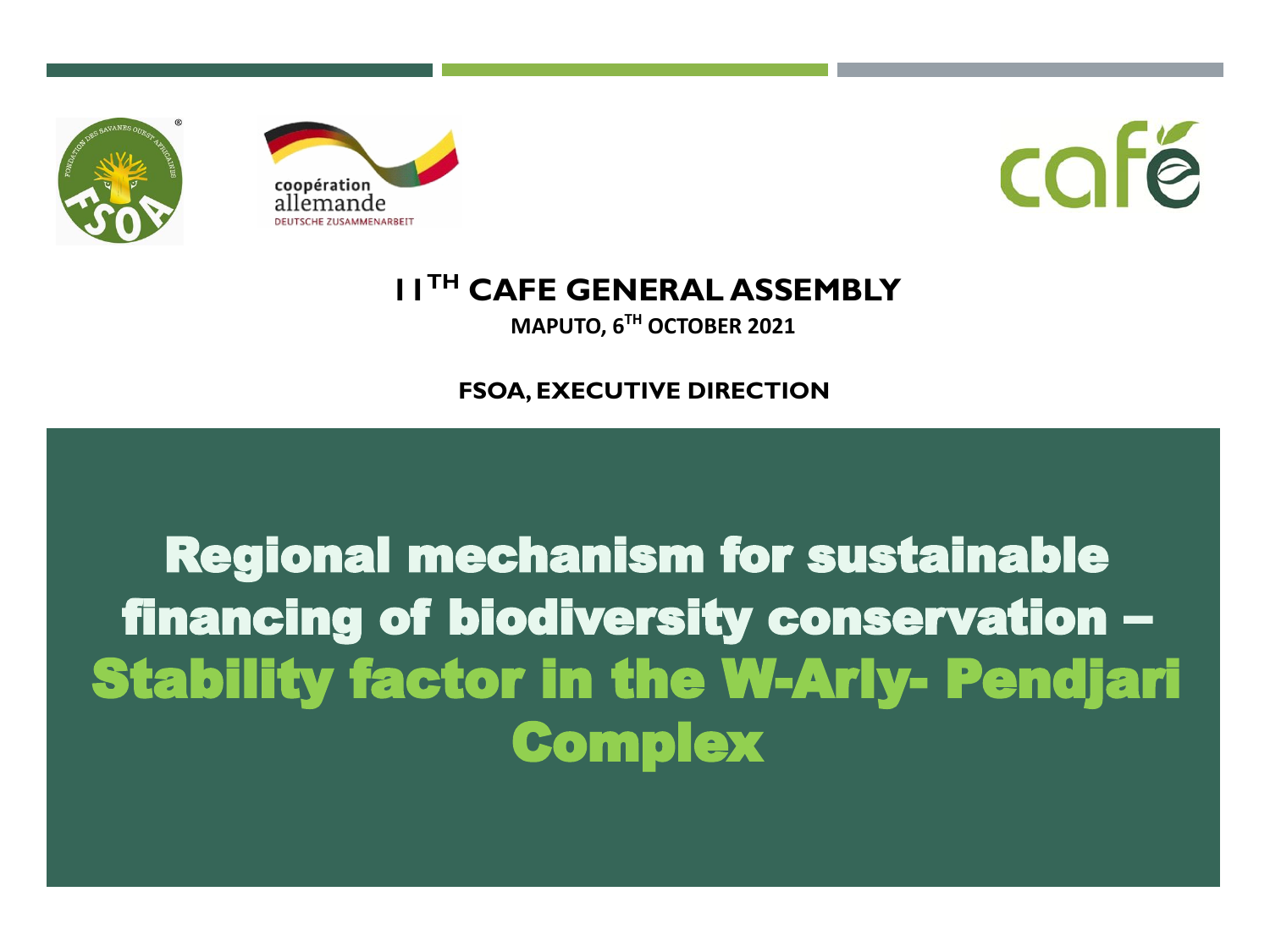## **FSOA** : Basic informations